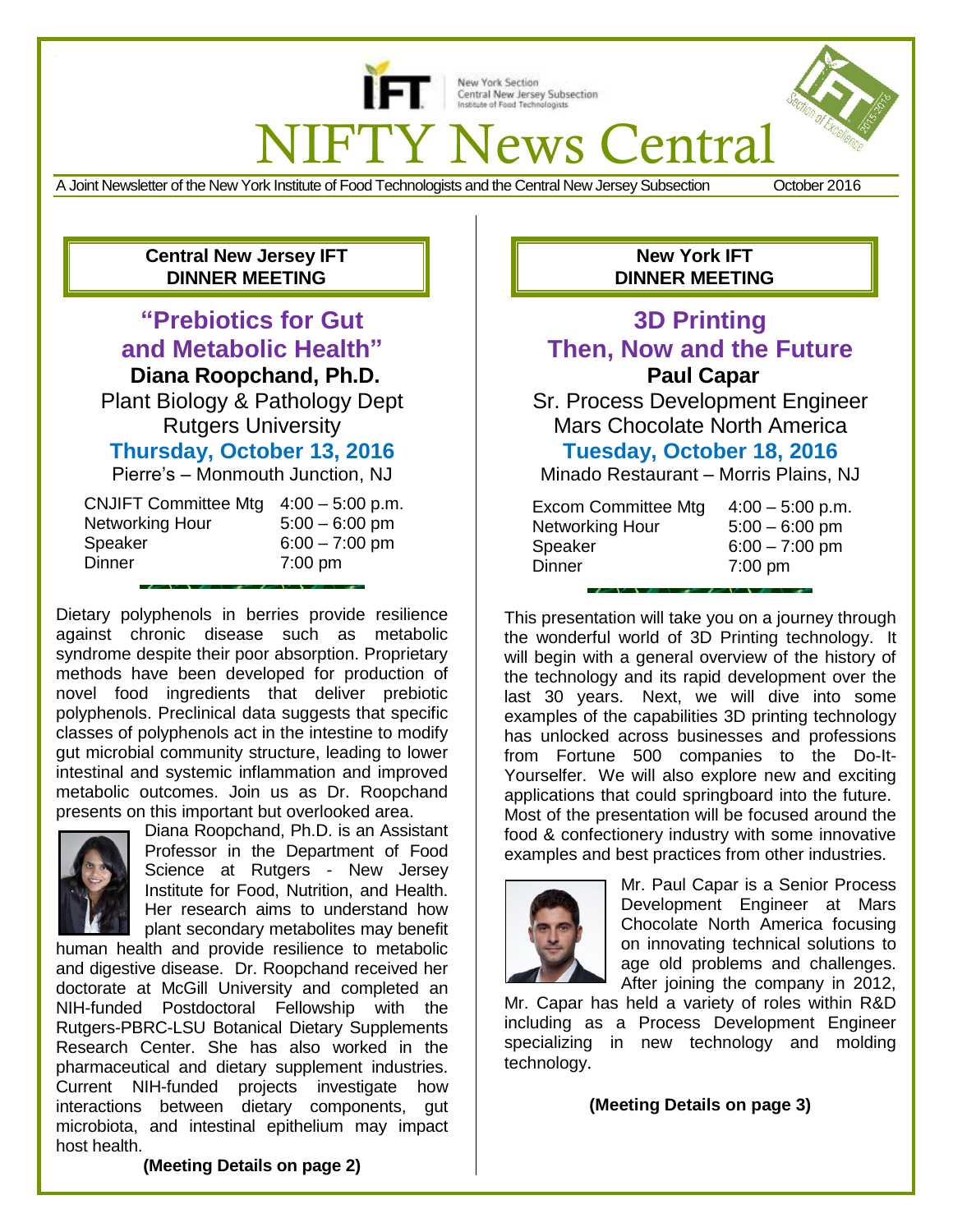# *CNJIFT Officers*

## **CHAIR**

Jill Horowitz David Michael & Co. 10801 Decatur Road Philadelphia, PA 19154 Tel: 609-647-0645 jhorowitz@dmflavors.com

#### **CHAIR-ELECT & NY LIAISON**

Susan Mayer RTI International Wenonah, NJ 08090 Tel: 856-220-3843 susanmayer@rti.org

#### **SECRETARY**

Paul Altman Lab Support Woodbridge, NJ Tel: 732-636-1497 [paul.altman@labsupport.](mailto:kristina.savas@labsupport)com

#### **TREASURER**

Ronnie McBurnie Groncki Associates Leonardo, NJ 07737 Tel: 732-291-4051 ronniemcb@verizon.net

#### **MEMBERS-AT-LARGE**

Maria Manisero *Exp. 2016* International Flavors & Fragrances [maria.manisero@iff.com](mailto:maria.manisero@iff.com)

Jo Ann Fritsche *Exp. 2017* International Flavors & Fragrances [jo.ann.fritsche@iff.c](mailto:jo.ann.fritsche@iff)om

#### **NYIFT/CNJIFT STUDENT REPRESENTATIVES**

Robyn Miranda (Grad Student) Rutgers University Dept. of Food Science 65 Dudley Road New Brunswick, NJ 08901 Tel: 908-720-0463 robynm14@scarletmail.rutgers.edu

Jay Sanghani (Undergraduate Student) Rutgers University Dept. of Food Science 65 Dudley Road New Brunswick, NJ 08901 Tel: 732-670-6686 [jay.sanghani@rutgers.edu](mailto:nzj1@scarletmail.rutgers.edu)

**Contact us at nyiftoffice@optonline.net**

## **CNJIFT Dinner Meeting – THURSDAY, October 13, 2016 Pierre's of South Brunswick – Monmouth Junction, NJ**

## **MEETING DETAILS (BUSINESS CASUAL) BUFFET DINNER**

| <b>CNJIFT Committee Meeting</b>                                                                                                                                                                                                                                       | 4:00-5 PM                                 | Garden Sal                                                                                                                    |
|-----------------------------------------------------------------------------------------------------------------------------------------------------------------------------------------------------------------------------------------------------------------------|-------------------------------------------|-------------------------------------------------------------------------------------------------------------------------------|
| Networking                                                                                                                                                                                                                                                            | 5:00 PM                                   | Vodka Rigat                                                                                                                   |
| Speaker                                                                                                                                                                                                                                                               | 6:00 PM                                   | Chicken Fran                                                                                                                  |
| Dinner                                                                                                                                                                                                                                                                | 7:00 PM                                   | Roast Beef Ro                                                                                                                 |
| <b>IFT Members (Advance Reservations)</b><br>until NOON Monday, 10/10<br><b>Non Members &amp; Late Reservations</b><br>after NOON Monday, 10/10<br>At the Door (if available)<br><b>Student Members</b><br>Unemployed / Retired Members<br>*with advance reservations | $$55*$<br>\$60<br>\$60<br>$$30*$<br>\$30* | Sausage & Pe<br><b>Eggplant Parm</b><br>Potatoes<br>Seasonal Vege<br>Rolls and Bu<br>Pastry Chef's Selectio<br>Coffee and Tea |

PM Garden Salad Metambra 2008 Vodka Rigatoni Chicken Francaise Roast Beef Roulade Sausage & Peppers **Eggplant Parmesan Seasonal Vegetables** Rolls and Butter **Pastry Chef's Selection of Desserts** Coffee and Tea Service

**PAYMENT:** CNJIFT now accepts credit cards (Visa, Mastercard, Discover and American Express). You will receive confirmation of your reservation via email. **Payment** is made at the door with **CASH, CHECK** (personal or company) or **CREDIT CARDS**. If you wish to pay in advance visit

<https://squareup.com/store/cnjsubsection>

**RESERVATIONS** - Deadline for reservations is **Noon on Monday, October 10.** Reservations **after October 10** are subject to availability. To make a reservation and pay at the door email **nyiftoffice@optonline.net** or call **201- 905-0090** and leave your name, company name, phone number, and email address. When calling for more than one person, provide their information as well.

#### **NO SHOWS WILL BE BILLED.**

To make a reservation and pay in advance visit: <https://squareup.com/store/cnjsubsection>

## **Directions to Pierre's of South Brunswick 582 Georges Road, Monmouth Junction, NJ 08852 Tel: 732-329-3219**

**NORTH/SOUTH JERSEY** – Take NJ Turnpike to Exit 8A. After the toll, bear to the right and at the traffic light make a left onto Cranbury Road. At the first light make a Right onto Route 32, follow the road towards the end, bearing to the right onto Route 130 North. [Continue](http://www.pierresofsouthbrunswick.com/directions.html) on Route 130 North to the first light and make a Left onto Route  $522$  W. At the  $2^{nd}$  light, make a Right onto Georges Road. Pierre's will be after the next light on the right.

**PRINCETON AREA** – Take Route 1 North, make a Right onto Route 522. At the 3rd light make a Left on Kingston Lane and proceed to the end. Pierre's will be at the end of Kingston lane.

**SHORE AREA** – Take Route 18 North to the Rues Lane ramp. Turn Left and continue straight onto Rues Lane. Turn Left onto Cranbury - South River Road. Turn Right onto Route 522/Ridge Road. Turn Right onto Georges Road. Pierre's will be after the second light on the right.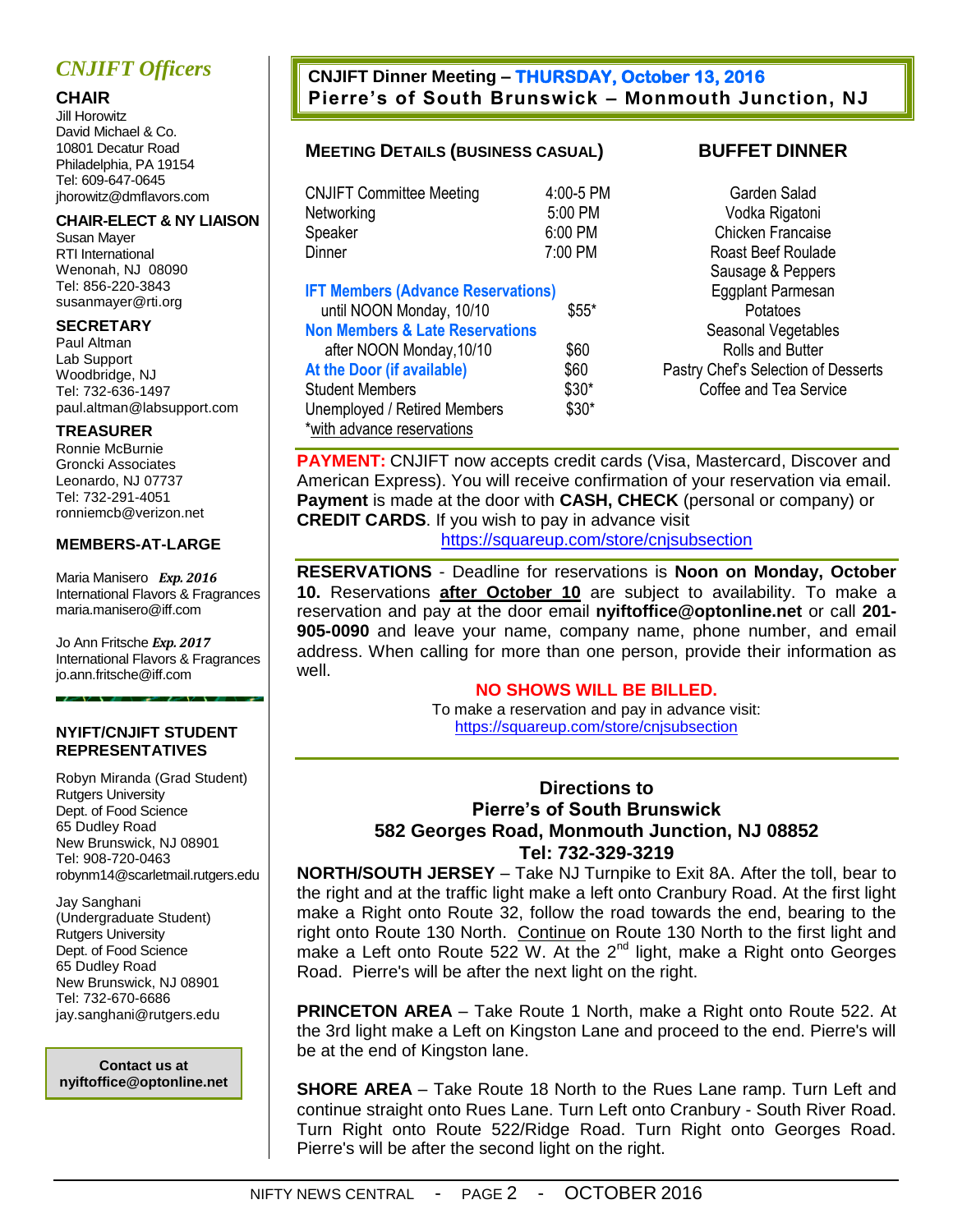## **NYIFT Dinner Meeting – TUESDAY, October 18, 2016 Minado Japanese Seafood Buffet – Morris Plains, NJ**

### **MEETING DETAILS (BUSINESS CASUAL) BUFFET DINNER**

| <b>NYIFT Committee Meeting</b> | $4:00$ PM |
|--------------------------------|-----------|
| Networking                     | 5:00 PM   |
| Speaker                        | 6:00 PM   |
| Dinner                         | 7:00 PM   |

| <b>IFT Members (Advance Reservations)</b>  |        |
|--------------------------------------------|--------|
| until NOON Friday, 10/14                   | $$55*$ |
| <b>Non Members &amp; Late Reservations</b> |        |
| after NOON Friday, 10/14                   | \$60   |
| At the Door (if available)                 | \$60   |
| <b>Student Members</b>                     | $$30*$ |
| Unemployed / Retired Members               | \$30*  |
| *with advance reservations                 |        |
|                                            |        |

Over 30 selections of Sushi & Sashimi

Full range of traditional and contemporary Japanese hot dishes, including: Yakisoba, Beef & Chicken Teriyaki **Tempura, Gyoza Dumplings and** \* Udon Noodles

A wide selection of **At the Door Courmet Salads and Desserts** 

 $0^*$  Coffee and Tea Service

**PAYMENT: Payment** is made at the door with **CASH, CHECK** (personal or company) or **CREDIT CARDS**. If you wish to pay in advance, visit [https://squareup.com/store/nyiftshop.](https://squareup.com/store/nyiftshop)

**RESERVATIONS** - Deadline for reservations is **Noon on Friday, October 14.** Reservations **after October 14** are subject to availability. To make a reservation and pay at the door email **nyiftoffice@optonline.net** or call **201-905-0090** and leave your name, company name, phone number, and email address. When calling for more than one person, provide their information.

#### **NO SHOWS WILL BE BILLED.**

To make a reservation and pay in advance visit: [https://squareup.com/store/nyiftshop.](https://squareup.com/store/nyiftshop)

**Directions to Minado Japanese Seafood Buffet Restaurant 2888 Rt. 10 West, Morris Plains, NJ 07950 Tel: 973-734-4900**

**From Eastern NJ** – Take I-80 West to Exit 43 and then to Exit 43A (I-287 South). Take Exit 39B for Route 10 West. Travel on Route 10 West for approximately 3 miles. Minado will be on the right side in the Powder Mill Plaza West.

For additional directions, please visit their website at [www.minado.com](http://www.minado.com/)

# *NYIFT Officers*

**CHAIR** Adam Getzel **CitraSource** Monroe Twp, NJ 08831 Tel: 848-702-5782 [adam@citrasource.com](mailto:adam@citrasource.com)

#### **CHAIR-ELECT**

Lisa Rosenberg PepsiCo 100 E. Stevens Avenue Valhalla, NY 10595 Tel: 914-742-4783 [lisa.rosenberg@pepsico.c](mailto:lisa.rosenberg@pepsico)om

#### **SECRETARY**

Stacy Volesko Scotch Plains, NJ 07076 Tel: 732-749-0322 stacyvolesko@gmail.com

#### **SECRETARY-ELECT**

Bicheng Wu Ingredion 10 Finderne Avenue Bridgewater, NJ 08807 Tel: 908-575-6202 bicheng.wu@ingredion.com

#### **TREASURER**

Isha Saini Danone Legal & Regulatory 100 Hillside Avenue White Plains, NY 10603 Tel: 914-872-8510 [isha.saini@dannon.](mailto:isha.saini@dannon)com

#### **TREASURER-ELECT**

Meredith Remter PepsiCo 350 Columbus Avenue Valhalla, NY 10595 Tel: 414-940-1919 [meredith.remter@pepsico.](mailto:meredith.remter@pepsico)com

#### **MEMBERS-AT-LARGE**

Joseph Hildebrand *–* **Exp. 2017** PepsiCo [joseph.hildebrand7@gmail.com](mailto:joseph.hildebrand7@gmail.com)

Beverly Tepper *–* **Exp. 2018** Rutgers University [tepper@aesop.rutgers.edu](mailto:tepper@aesop.rutgers.edu)

#### **NYIFT OFFICE**

**P.O. Box 138 Cresskill, NJ 07626 Tel: 201-905-0090 Fax: 201-490-5922 Email: nyiftoffice@optonline.net Websites: www.nyift.org www.nyiftsuppliersday.com**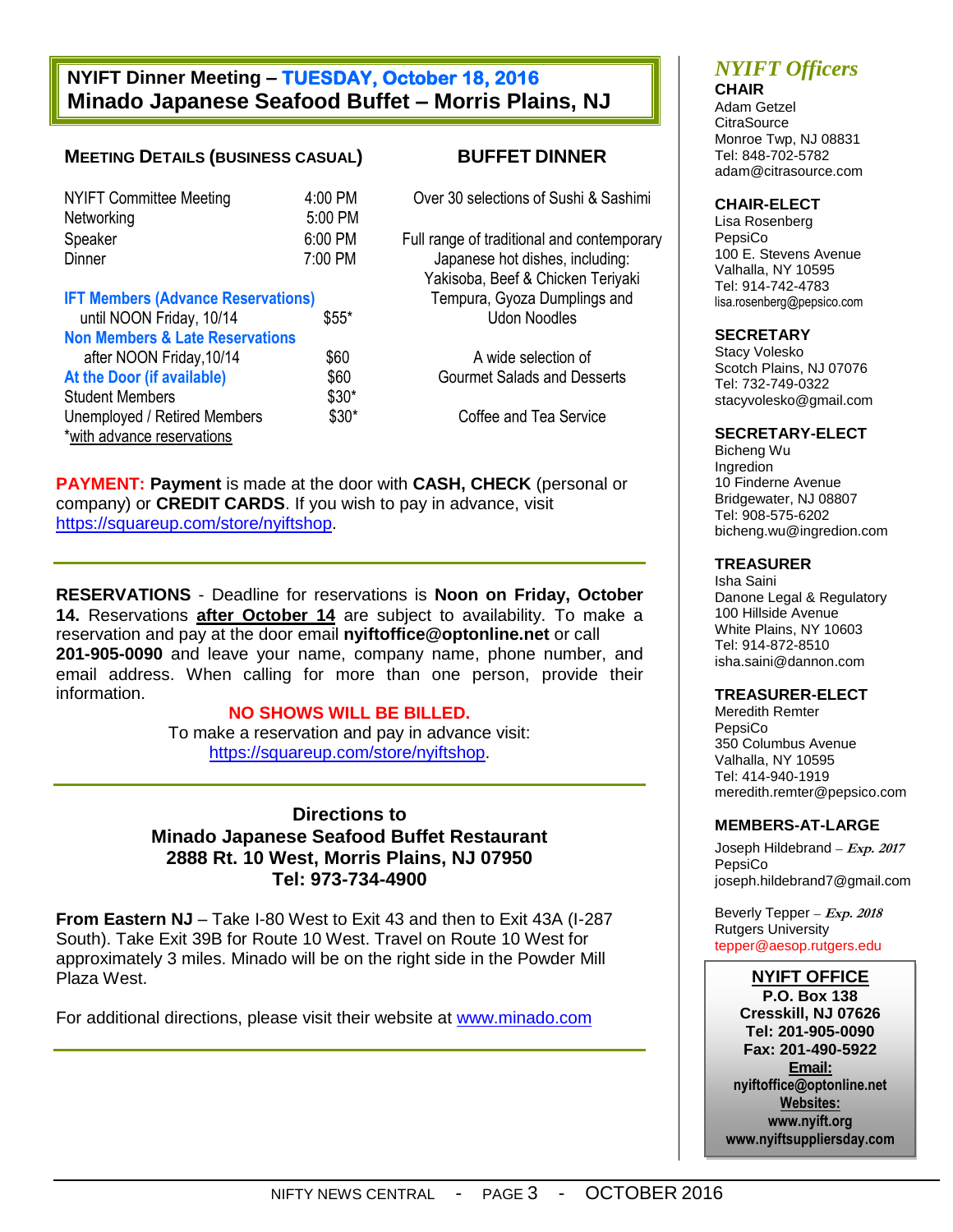#### **2016 NYIFT CORPORATE SPONSORS**  As of September 22, 2016

| AAK USA, Inc.                             | Ingredient Connections Inc.           |
|-------------------------------------------|---------------------------------------|
| Accurate Ingredients/Ingredient Resources | Ingredion Incorporated                |
| <b>Advance Scale</b>                      | <b>iTi Tropicals</b>                  |
| <b>Advanced BioTech</b>                   | J.F. Kelly Company                    |
| Almendra America                          | KALSEC, Inc.                          |
| <b>B</b> I Nutraceuticals                 | Kikkoman                              |
| Bell Flavors & Fragrances, Inc.           | <b>Malt Products Corporation</b>      |
| <b>Biorigin</b>                           | Marcor Development Corp.              |
| <b>Blue Apron</b>                         | <b>MicroThermics</b>                  |
| Bontoux Inc.                              | <b>Mincing Overseas Spice Company</b> |
| Certified Laboratories Inc.               | Mondelez International                |
| <b>Comax Flavors</b>                      | Palsgaard Inc.                        |
| David Michael & Co., Inc.                 | Prinova                               |
| Domino Specialty Ingredients              | Prova Inc.                            |
| Dupont Nutrition & Health                 | Savoury Systems International, Inc.   |
| <b>Farbest Brands</b>                     | Scott Process Equipment Corp.         |
| Firmenich                                 | SensoryEffects-Division of Balchem    |
| Food Ingredient Solutions, LLC            | <b>Sethness Products Company</b>      |
| <b>GNT USA Inc.</b>                       | <b>SGS North America</b>              |
| Gold Coast Ingredients Inc.               | <b>Spice Chain Corporation</b>        |
| Goya Foods                                | Suzanne's Specialties Inc.            |
| <b>Graham Chemical</b>                    | Takasago                              |
| <b>Grain Processing Corporation</b>       | <b>Teawolf</b>                        |
| Hunter Walton and Co. Inc.                | <b>Ungerer &amp; Company</b>          |
| <b>IFF-Ottens Flavors</b>                 | Virginia Dare                         |

*We thank you for supporting the NYIFT. Your contributions help fund our Scholarships and Awards.*

Get recognition on our website, newsletters and more! If your company is not listed as a Corporate Sponsor, consider becoming one. For information on becoming a Corporate Sponsor, please contact Gerri Cristantiello at the NYIFT Office at 201-905-0090; [nyiftoffice@optonline.net](mailto:nyiftoffice@optonline.net)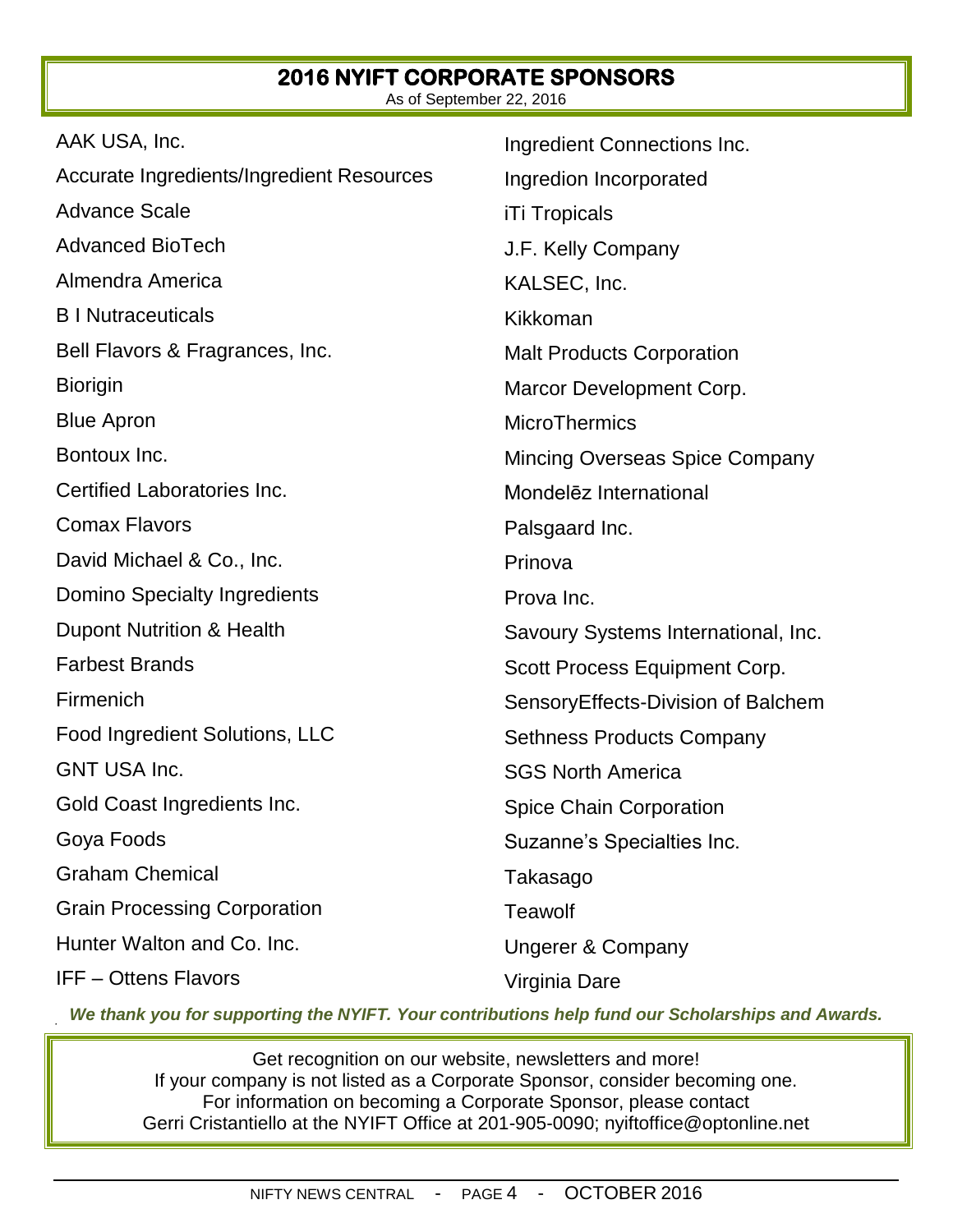# **News from IFT**

## **IFT [Achievement](http://www.ift.org/membership/awards-and-recognition.aspx) Awards, Fellows Nominations Now Open**

Each year, IFT shines the spotlight on individuals or teams for their remarkable contributions in research, applications, and service in food science and technology. If someone you know is advancing the profession through their work, nominate them for an IFT Achievement Award. Additionally, IFT honors exemplary achievement and service to the profession through the IFT Fellows Program. All recipients will be honored during ceremonies at IFT17 in Las Vegas. **The deadline to submit Achievement Award nominations is Thursday, Dec. 15, 2016, and the deadline for Fellows nominations is Wednesday, Feb. 1, 2017.** For complete details on the nomination process visit [http://www.ift.org/membership/awards-and-recognition.aspx.](http://www.ift.org/membership/awards-and-recognition.aspx)

## **IFT 2017 Leadership [Nominations](http://www.ift.org/about-us/election.aspx) are Open!**

Be a part of the exciting changes and growth of your professional organization by nominating yourself or a colleague for IFT President-Elect or the IFT Board of Directors. Each of these volunteer leadership positions plays a critical role in determining the strategic direction of IFT and ensuring our future success. Learn more, and be sure to submit your nomination by September 30! For complete details on how to get more involved on a national level visit [http://www.ift.org/about-us/election.aspx.](http://www.ift.org/about-us/election.aspx)

## **IFT17 Call for [Proposals](http://am-fe.ift.org/cms/?pid=1000497)**

Do you have new research, insights into emerging trends, or a novel technology about which fellow food science professionals would benefit from learning? Submit a proposal for consideration to present at IFT17. Complete details and submission information is available at [http://am-fe.ift.org/cms/?pid=1000497.](http://am-fe.ift.org/cms/?pid=1000497)

# **RUTGERS UNIVERSITY – STUDENT UPDATE** Written by: Robyn Miranda – NYIFT/CNJIFT Student Representative

With a new year ahead of us, the Rutgers Food Science GSA is excited to introduce opportunities to form relationships among new students, returning students and faculty through networking with local food professionals at NYIFT/CNJIFT dinner meetings, community outreach, social gatherings and overall professional development. After the success of two product development teams coming in as finalists at the 2016 IFT Annual Meeting and Food Expo in Chicago, Illinois, Rutgers Food Science Chapter will continue to strive to improve its membership experience and involvement in local and national IFT events.

Looking ahead, new and returning events are planned for the 2016-2017 year. Continued events include volunteering at the Community Food Bank of New Jersey and Elijah's Promise, performing hands-on experiments for students at the Chester Science Fair, tours to various New York/New Jersey food companies and hosting monthly speakers to address current topics and trends in Food Science. Our first speaker, Chef Kyle Shadix of PepsiCo, will speak to students about how culinary arts is impacting new product development at PepsiCo!

New events introduced this year include sponsoring a blood drive through NY/NJ Blood Center and the development of a mentor/mentee program to help acclimate incoming graduate students to what the Food Science Department has to offer. There will also be bi-monthly collaboration between the GSA and UFSC (Undergraduate Food Science Club) with the intention to increase the attendance of student's participation and to bridge the gap between the two programs, starting with a welcome barbecue and an ice cream social!

Club meetings and activities are designed to create a relaxing break for students outside of lab and coursework. We are looking forward to an exciting year of achievements for Rutgers Food Science students and faculty!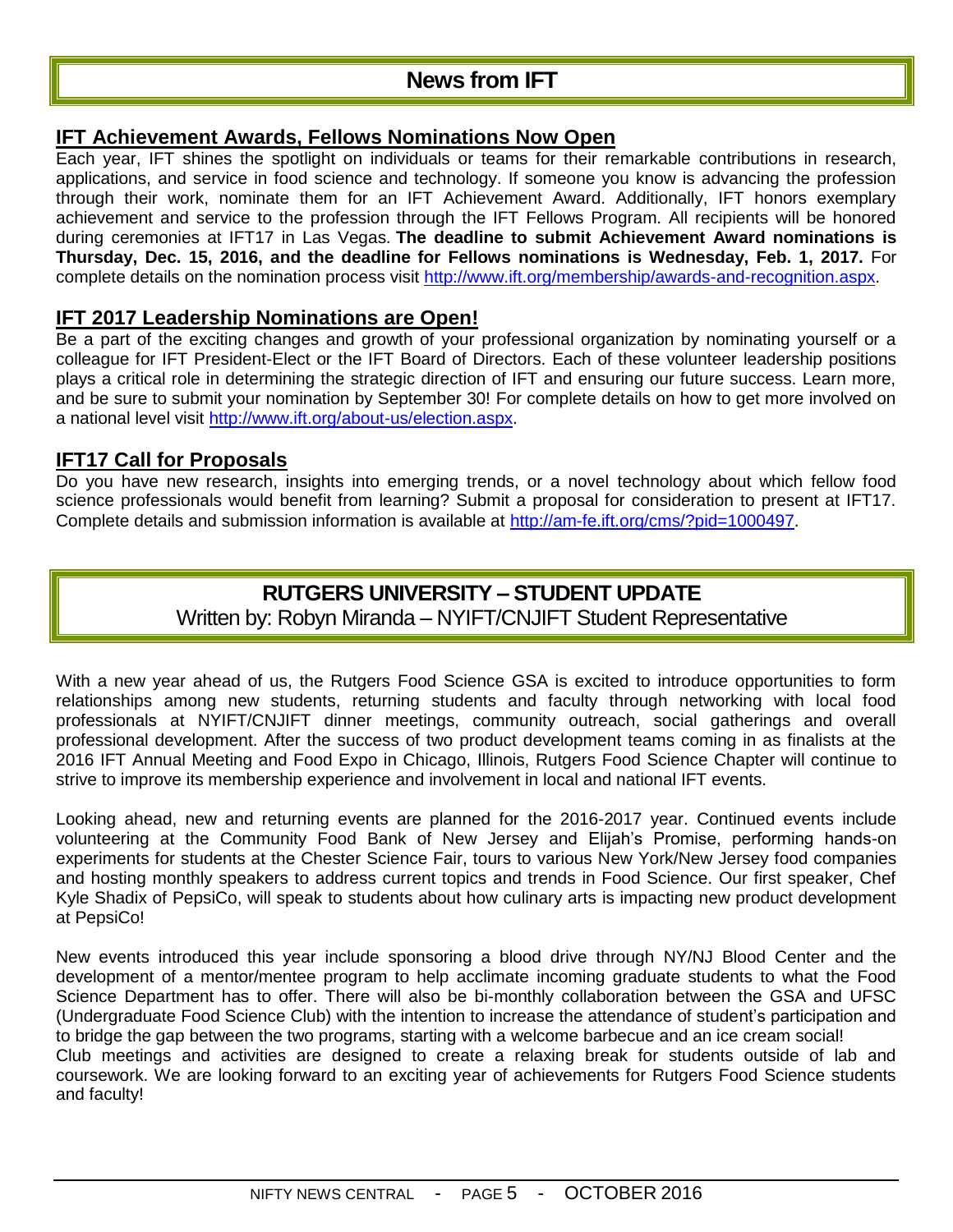## **THANK YOU FOR ATTENDING OUR FIRST DINNER MEETING OF THE YEAR!**

Central New Jersey & New York IFT jointly held its first dinner meeting of the year at Iberia Tavern & Restaurant, a Portuguese-style eatery in Newark, NJ. We had 65 people in attendance and they enjoyed an elaborate buffet, dessert and sangria! We also welcomed John Owen from MINTEL who gave an enlightening presentation on shopping, buying trends and innovation in meals and meal kits.

We also held our first-ever Sunday Brunch at the Cranbury Inn; this was

in lieu of our annual barbecue for new professionals who want to learn about NYIFT in an informal setting. We had 30 people attend the brunch and although it was a smaller group than usual, we had positive feedback about having it again. So stay tuned for more events. We hope to



**Pictured:** LtoR - NYIFT Chair Adam Getzel, John Owen (Mintel), and CNJIFT Chair Jill **Horowitz** 

see you in October at one of our dinner meetings. These meetings provide you with an opportunity to network among your peers, learn about a particular subject matter and enjoy a delightful meal among friends and colleagues.



# NEW PROFESSIONAL EVENT: FOOTBALL

**Saturday, November 5, 2016 Rutgers vs. Indiana**

**Purchase your Tickets Today!** We've added another event and hope to make it an annual one. This football day will be part of our New Professional event series. The event is open to all new professionals as well as seasoned members and nonmembers of IFT. Invite your family, friends, and colleagues to join you! You do not need to be a member of NYIFT to participate in this event. The game will take place as follows:

**WHEN:** Saturday, November 5, 2016 Game time will be released two weeks before the game (approx Oct. 22) **WHO:** Rutgers Scarlet Knights vs. Indiana Hoosiers **WHERE:** High Point Solutions Stadium, 1 Scarlet Knights Way, Piscataway, NJ 08854 **COST:** \$35/Ticket + \$2.08 fee per ticket *(these are regularly \$48 tickets)*

Purchase tickets on our group link at **<https://groupmatics.events/#/event/nyift>**.

You will need to register as a new user and you may purchase as many tickets as you would like. After you make your purchase you will receive an email confirmation, however, your actual tickets will not be emailed to you until we get closer to the game. At that point, you will receive an email with a pdf attachment of your ticket(s). The pdf attachment must be printed and presented at the game for entrance. *The deadline to purchase tickets is October 25.*

**Parking** will be \$20 cash at the "Orange lot" at the RAC (carpooling is recommended); the RAC is located at 83 Rockafeller Road, Piscataway, NJ 08854 (Livingston Campus). There will be a free shuttle that will take you to and from the stadium.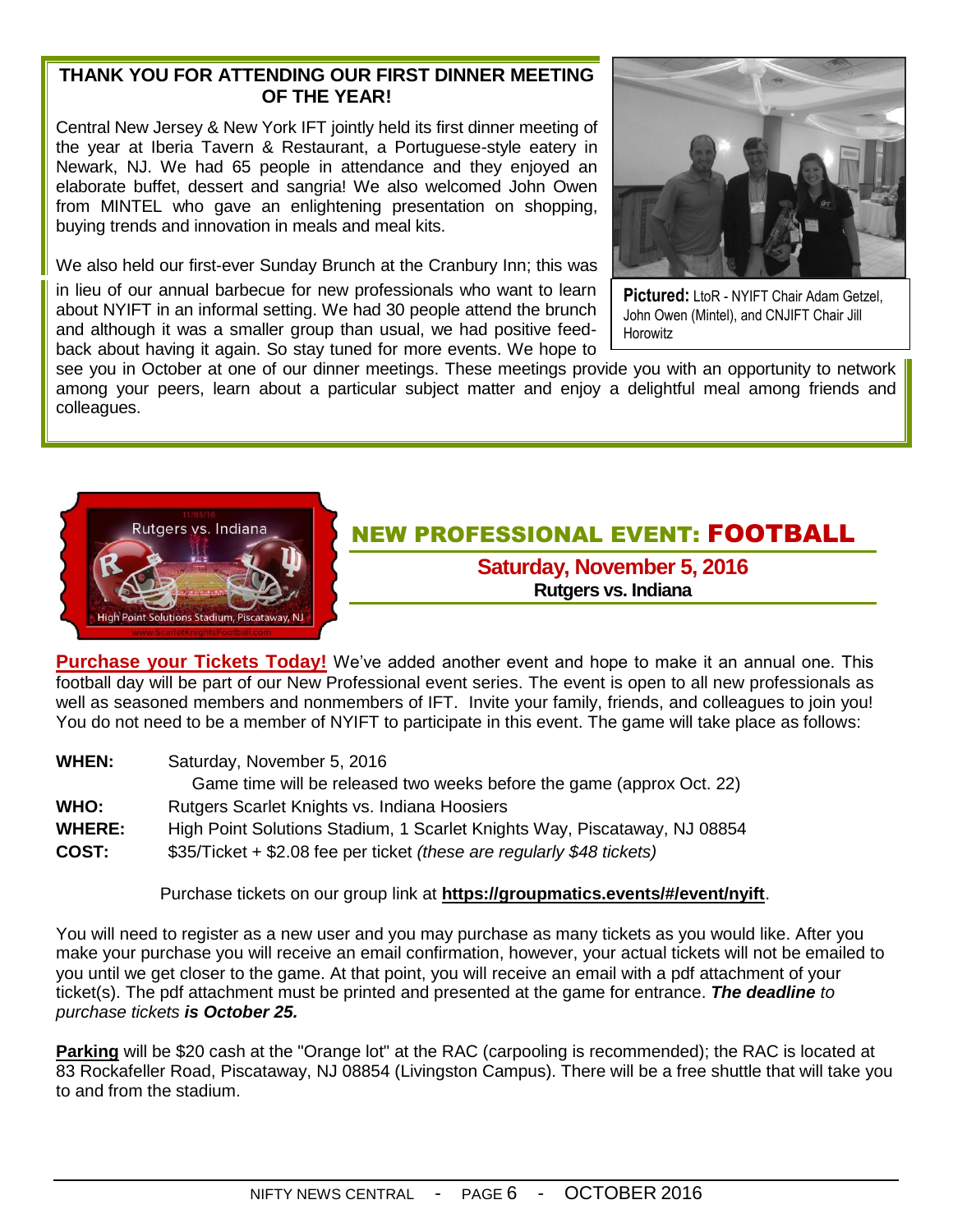# **DINNER MEETING SPONSORSHIPS FOR 2016-2017 YEAR – Now Available!**

#### **Meeting Sponsor Fee: \$400**

CNJIFT and NYIFT provide you with the opportunity to showcase your company at our monthly dinner meetings. If your company would like to become a Dinner Meeting Sponsor, please call the NYIFT office at 201-905-0090. As a **meeting sponsor** your company receives:

- **Tabletop display** at the social networking area for your company's literature and samples
- **One** (1) **complimentary** dinner ticket
- **Five minutes at the podium** to present your company (the 5 minutes can be used as you wish. *Suggestions include holding a raffle; talking about your company's products or services)*
- Special mention in the "**NYIFT NIFTY News Central"** newsletter before and after the meeting
- Special mention on the **NYIFT Website**

# **MARK YOUR CALENDAR**  $\div$  **2016-2017 UPCOMING MEETINGS**

\*\* Executive Committee Meetings Held - Members are welcome and encouraged to attend.

| Saturday<br>Nov 5                                                                                                                                                                                                                                                | <b>Rutgers University Football Game</b><br>Rutgers vs. Indiana<br><b>High Point Solutions Stadium</b><br>Parsippany, NJ | Thursday<br>Feb 16                                 | <b>Annual Hockey Night</b><br><b>NJ Devils vs. Ottawa Senators</b><br>Prudential Center - Newark, NJ<br>Game starts at 7:00 p.m. |
|------------------------------------------------------------------------------------------------------------------------------------------------------------------------------------------------------------------------------------------------------------------|-------------------------------------------------------------------------------------------------------------------------|----------------------------------------------------|----------------------------------------------------------------------------------------------------------------------------------|
| Wednesday<br>Nov 16**                                                                                                                                                                                                                                            | <b>Joint CNJIFT/NYIFT Dinner Meeting</b><br><b>GMO Debate</b><br>Joe Regenstein Ph.D. - Cornell University              | March<br>Date TBD                                  | <b>CNJIFT</b> Dinner Meeting                                                                                                     |
|                                                                                                                                                                                                                                                                  | The Olde Mill Inn - Basking Ridge, NJ                                                                                   | Wednesday<br>March 22**                            | <b>NYIFT</b> Dinner Meeting<br>Mondelez - East Hanover, NJ                                                                       |
| Tuesday<br><b>CNJIFT</b> Holiday Dinner Meeting<br>Dec 13<br><b>An Artisanal Night</b><br>Cranbury Inn - Cranbury, NJ<br>NYIFT 75 <sup>th</sup> Anniversary Celebration<br>Tuesday<br>Cindy Stewart - DuPont<br>Jan 17**<br>Highlawn Pavillion - West Orange, NJ |                                                                                                                         | Wednesday                                          | <b>NYIFT Suppliers Day</b>                                                                                                       |
|                                                                                                                                                                                                                                                                  | April 5                                                                                                                 | <b>Garden State Exhibit Center</b><br>Somerset, NJ |                                                                                                                                  |
|                                                                                                                                                                                                                                                                  |                                                                                                                         | April/May<br>TBD                                   | Joint NYIFT & Nutmeg Dinner Meeting<br>PepsiCo                                                                                   |
| Thursday<br>Feb 9                                                                                                                                                                                                                                                | <b>Poster Presentation Night (Student Night)</b><br><b>Cannabis Meets Culinary</b>                                      |                                                    | Purchase, NY                                                                                                                     |
|                                                                                                                                                                                                                                                                  | Justin Frederico, Ph.D. - Creative Accord<br>Heldrich Hotel - New Brunswick, NJ                                         | <b>Monday</b><br>May 1                             | <b>CNJIFT Golf Outing</b><br><b>Mercer Oaks Golf Course</b><br>Princeton Junction, NJ                                            |

#### **DATES ARE SUBJECT TO CHANGE BASED ON SPEAKER AND VENUE AVAILABILITY**

 $\mathbf{I}$ 



## **WANTED: VOLUNTEERS**

NYIFT is seeking volunteers to fill positions on its **Board of Officers** and various committees such as **Suppliers Day**, **Social Media & Website**, **75th Anniversary Gala** scheduled for January 2017, **Corporate Sponsors** and **Golf Outing**. If you are interested in participating on any of these positions, please contact the NYIFT Office at 201-905-0090 or email Gerri Cristantiello at [nyiftoffice@optonline.net](mailto:nyiftoffice@optonline.net) or NYIFT Chair Adam Getzel at [adam@citrasource.com.](mailto:adam@citrasource.com) Feel free to attend our Excom Meeting on Tuesday, October 18 for more details on how to get involved by giving back to this vibrant industry.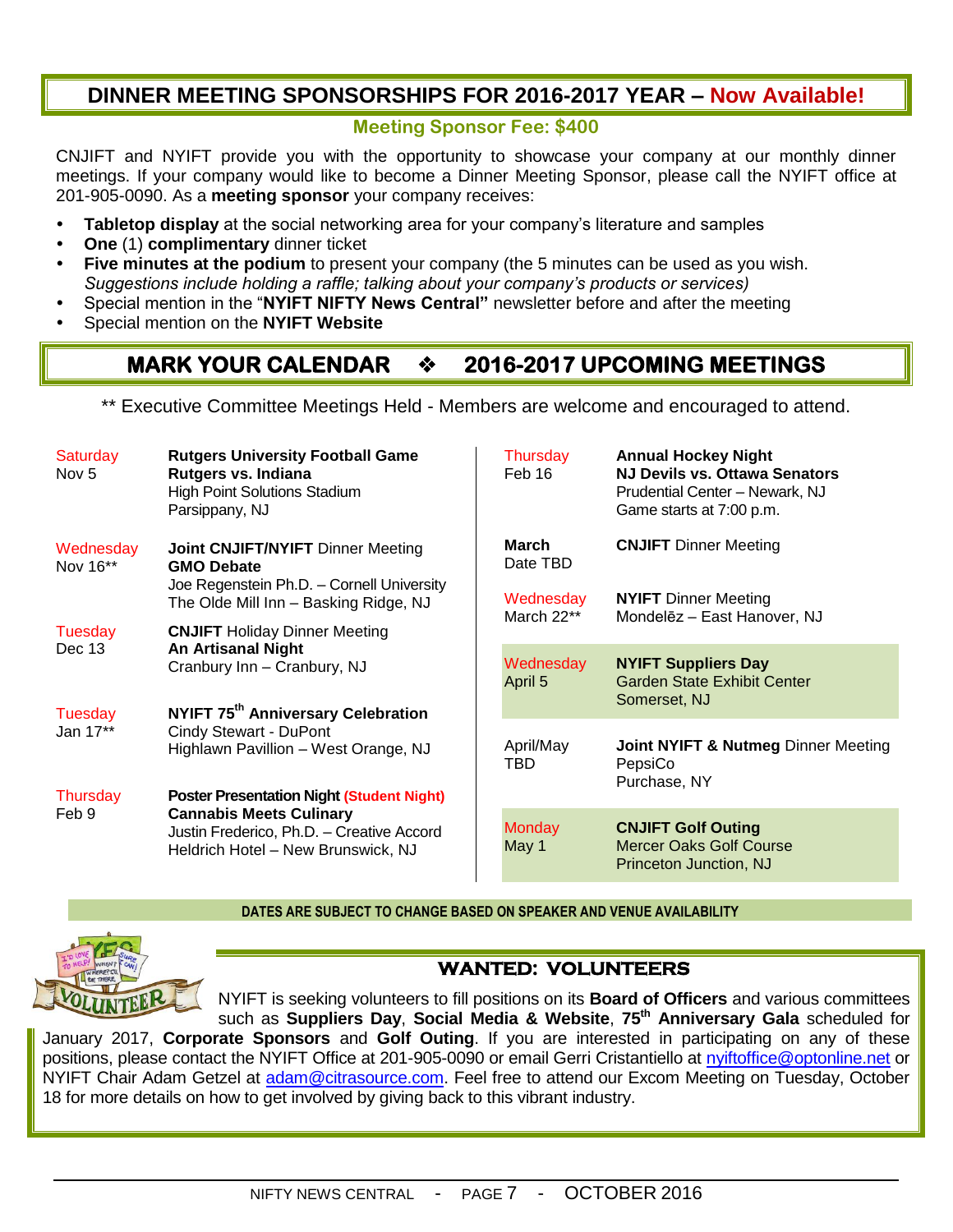# **Upcoming Industry Events**

**NEXCO's Second Annual Conference Preparing for Trading with Cuba Thursday, October 13, 2016** Pullman Luxury Hotel – Miami, FL For details visit [www.nexco.org](http://www.nexco.org/) or contact Gerri Cristantiello at 646-330-5168 / [director@nexco.org](mailto:director@nexco.org)

#### **NEXCO's Classification of Chemicals**

Classifying Inorganic & Organic Chemicals in Chapter 28 & 29 of the U.S. HTF **Wednesday, October 26, 2016** Newark Club – Newark, NJ For details visit [www.nexco.org](http://www.nexco.org/) or contact Gerri Cristantiello at 646-330-5168 / [director@nexco.org](mailto:director@nexco.org)



The **Long Island Section IFT** invites our members to its monthly meetings as follows:

December 5, 2016 (Holiday Party) | February 6, 2017

April 3, 2017 | June 5, 2017

Venues and speakers will be announced. For complete details contact Ms. Carol Zamojcin at 516-352-5772 or email her at **cazamojcin@aol.com**.



# **NYIFT 2017 Suppliers Day & CNJIFT Golf Outing**

**75th Anniversary Suppliers Day**: Wednesday, April 5, 2017

**9 th Annual CNJIFT Golf Outing**: Monday, May 1, 2017



## **2016-2017 NEWSLETTER DEADLINES**

This Newsletter is a publication of the New York Institute of Food Technologists and the Central New Jersey Subsection. The opinions expressed in this Newsletter are the opinions of the contributors and do not necessarily represent the official position of IFT, or the NY/CNJ sections of IFT and should not be interpreted as such.

| November Issue Oct 7, 2016  |  | March Issue Jan 27, 2017  |
|-----------------------------|--|---------------------------|
| December Issue Nov 4, 2016  |  | April Issue March 3, 2017 |
| January Issue  Dec 16, 2016 |  | May IssueMarch 31, 20     |
| February IssueJan 6, 2017   |  |                           |

| November IssueOct 7, 2016  |  | March Issue Jan 27, 2017  |
|----------------------------|--|---------------------------|
| December Issue Nov 4, 2016 |  | April Issue March 3, 2017 |
| January Issue Dec 16, 2016 |  | May IssueMarch 31, 2017   |
| February IssueJan 6, 2017  |  |                           |

Articles can be faxed to the NYIFT Office at 201-490-5922 or emailed to [nyiftoffice@optonline.net](mailto:nyiftoffice@optonline.net)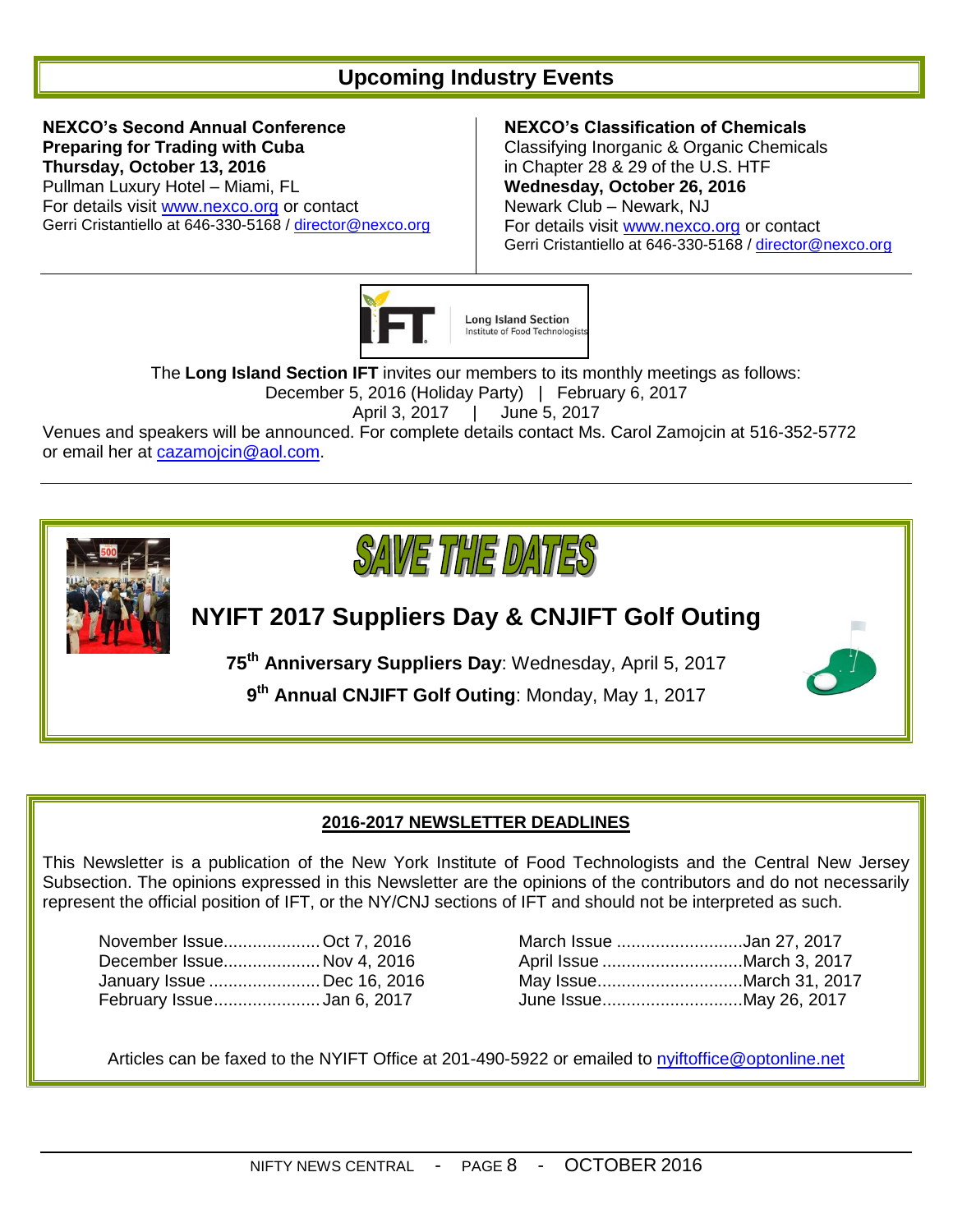# **EMPLOYMENT REFERRAL SERVICE**

### **TO PLACE A POSITION WANTED OR POSITION AVAILABLE AD**

To place a **POSITION WANTED** ad you must be a member of the NY/CNJ IFT. Contact the NYIFT at 201-905- 0090 for details. **Corporate Sponsors** of the NY/CNJ IFT can place a **POSITION AVAILABLE** ad at no charge. The fee to post a **POSITION AVAILABLE** ad, if your company IS NOT a NY/CNJIFT Corporate Sponsor, is **\$200** per ad, per month. To become a Corporate Sponsor contact Gerri Cristantiello, NYIFT Office at 201-905-0090.

#### **TO RECEIVE INFORMATION REGARDING THESE POSTINGS**

To receive information regarding these postings, the person requesting the information must be a NYIFT/CNJIFT Member. Please contact the NYIFT Office at 201-905-0090 or email Gerri at [nyiftoffice@optonline.net.](mailto:nyiftoffice@optonline.net) **Failure to comply with the above guidelines can result in a delay or no reply.**

# **POSITIONS WANTED**

**THIS IS A LISTING OF INDIVIDUALS SEEKING EMPLOYMENT. FOR MORE DETAILS, PLEASE CONTACT** Gerri Cristantiello NYIFT Office: 201-905-0090 Email: nyiftoffice@optonline.net

**W-231 CULINARY FOOD SCIENCE R&D -** Master of Food Technology, Certified Research Chef, CIA grad with 10+ years of passionate and creative Product Development experience looking for an exciting Culinary Food Science R&D opportunity.

**W-230 PROJECT MANAGEMENT/TECHNICAL SALES –** Experienced professional with extensive background in project management and technical sales support for development of nutritional products. Technical experience includes functional beverage formulation, culinary, flavor training and sweetener formulation for beverage and food applications. Highly motivated, uses advanced technical skills to develop excellent customer relationships with a focus on delivering targeted results. A strong track record of leading innovative and successful multi-functional product development teams for major global markets using the latest food and flavor system technologies. Able to utilize vast nutritional knowledge to design and execute commercially viable functional products for consumers with diet specific health needs.

**W-229 RESEARCH DEVELOPMENT/FOOD PACKAGING** – Soon to graduate with a Ph.D. in Food Science seeking an entry level position in research and development or food packaging area. Candidate has food packaging training through coursework and research conducted, and R&D experience through previous internships, work assignments and national product development competitions. Very active member of Rutgers GSA, NYIFT and IFT. A recipient of several awards including leadership, academic achievement and creative research.

**W-224 CLINICAL DIETITIAN –** Clinical Dietitian with 5 years experience in hospital setting seeking a Clinical Research/Communications position in the food industry. In possession of a B.A. in Biology and a B.S. in Nutrition in addition to the Registered Dietitian credential and certifications in oncology nutrition and nutrition support.

**W-223 R&D / PRODUCT DEVELOPMENT PROFESSIONAL** – Experienced professional of Research, Development, and Flavor Applications Manager is seeking a management position in the food, beverage, nutraceutical industry. Has over 25 years of experience in the food beverage nutraceutical industry (dry RTD beverage, soups, sauces, confectionary, bakery) B.S. in Food Science and an M.S. in Biology/Microbiology.

**W-220 SITUATION WANTED** – Experienced project manager within the food, pharmaceutical and cosmetic industries. Expertise in quality control and product development. Holds patents in mouth rinse and toothpaste products as well as sterilant disinfectant teat dip. Strong skills in regulatory affairs for food, feed, cosmetics and pharmaceuticals including labeling regulations and regulatory filings for EPA and FDA. Strong skills in product development and formulation. Looking for position in Northeast in food/pet food regulatory, QA/QC or product development.

**(Positions Available begin on Page 10)**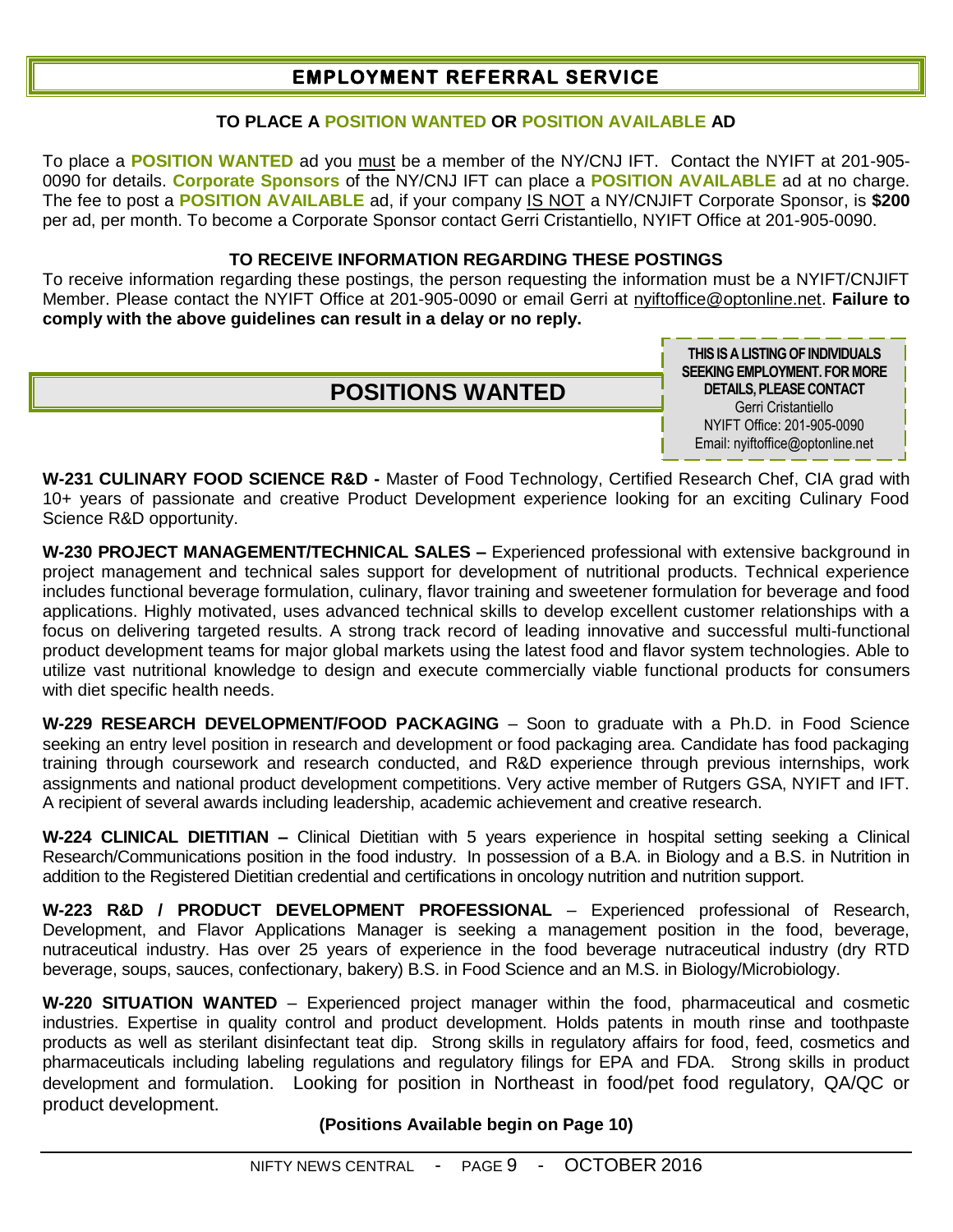**TO RECEIVE INFORMATION FOR THESE JOBOPENINGS** Contact Gerri Cristantiello NYIFT Office: 201-905-0090 Email: nyiftoffice@optonline.net

# **POSITIONS AVAILABLE**

Certified Laboratories, Inc. is one of the largest, private, independent laboratories comprised of four nationally recognized laboratories. Located in New York, Illinois, Southern and Northern California, each of these laboratories has developed its own area of expertise and is an acknowledged leader in the field of food safety and analysis. We have the following exciting opportunities currently available within our labs. EOE, MFDV. We invite you to join our progressive organization by applying at [http://certified-laboratories.com/.](http://certified-laboratories.com/)

- 
- **A-999 SENIOR GC-MS/MS ANALYST:** BS degree or higher in Analytical Chemistry; other degrees will be considered with appropriate experience. Minimum three (3) years of hands on experience in a testing lab environment, with experience in GC (Gas Chromatography), high level of experience in Mass Spectroscopy and comprehensive Chromatographic analysis. Must have experience in Instrumentation. **Job Location:** Plainview, NY.
- **NEW**
- **A-998 MICROBIOLOGY SUPERVISOR:** A minimum of a BA/BS degree in Microbiology or Biological Sciences, with five (5) years industrial experience and three (3) years in a Microbiology Laboratory. Candidate must have three (3) years supervisory experience, along with solid technical skills. **Job Location:** Plainview, NY.
	- **A-994 MICROBIOLOGY ANALYST:** A minimum of a BS degree in Microbiology or Food Science with seven (7) to ten (10) years technical lab experience, technical writing, broad food testing, and five (5) to seven (7) years managerial experience and knowledge of MLG, BAM, AOAC, USP, ELAP, CMMEF procedures and ISO 17025. **Job Location:** Turlock, CA.
	- **A-992 MICROBIOLOGY MANAGER:** A minimum of a BS degree in Microbiology, (MS degree in  $\bullet$ Microbiology or Food Science is a plus). At least 7 years of managerial experience in a laboratory environment is required. **Job Location:** Plainview, NY.
	- **A-990 INSTRUMENTATION LAB TECHNICIAN:** A minimum of a Bachelor's degree is required,  $\bullet$ preferably in Chemistry. Must have knowledge of conceptual basis in chemistry and proven ability to perform standard chemical laboratory technique. **Job Location:** Plainview, NY.
	- **A-991 MICROBIOLOGY LAB TECHNICIAN:** A minimum of a Bachelor's degree is required, preferably in Biology/Microbiology or related sciences. Must be able to work the late shift (4:00 PM to close) and one weekend day and flexible or long hours due to special projects. Experience with aseptic technique, food microbiology, or other culture-based microbiology lab experience is desirable. **Job Location:** Buena Park, CA, Turlock, CA, Plainview, NY.
	- **A-989 LAB DIRECTOR:** A minimum of a Bachelor's degree in the Sciences, Master's degree  $\bullet$ preferred. Must have seven to ten years of experience in laboratory testing with three to five years of experience in managing a staff of 50 to 100 employees. Ideal candidate will have proven ability to develop and implement strategic business initiatives. **Job Location:** Turlock, CA and Plainview, NY.
	- **A-988 CHEMISTRY MANAGER:** Bachelor's degree in Chemistry, Masters in Chemistry. Ideal candidate will have seven to ten years of experience with industrial chemicals, along with five to seven years managerial experience. **Job Location:** Turlock, CA.
	- **A-987 BUSINESS DEVELOPMENT MANAGER:** A minimum of a Bachelor's degree with concentration in Food Science, along with three to five years of experience in food or manufacturing industry sales, business development is required. **Job Location:** Turlock, CA and Buena Park, CA.

# **(Positions Available Continued on Page 11)**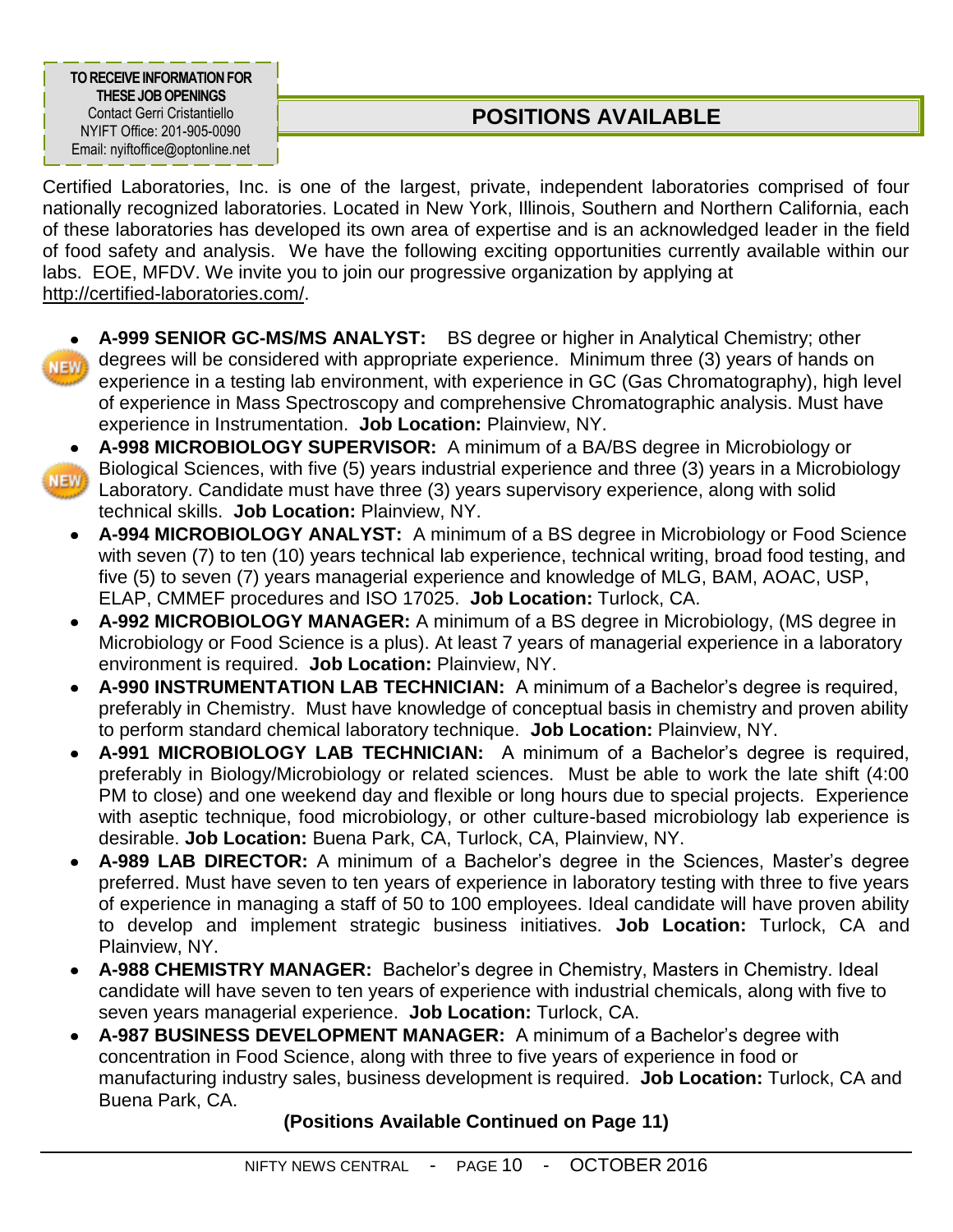**TO RECEIVE INFORMATION FOR THESE JOBOPENINGS** Contact Gerri Cristantiello NYIFT Office: 201-905-0090 Email: nyiftoffice@optonline.net

# **POSITIONS AVAILABLE**

**A-997 FLAVOR REGULATORY COORDINATOR**: Food science, chemistry or related field required. Some experience preferred but will consider an entry level individual who is highly motivated with a positive attitude and eager to learn. College Degree is a plus but not a must; Duties will include preparing regulatory documents such as spec sheets, nutritional information, SDS, GMO statements, etc. Training will be provided. This is a full time position with comprehensive benefits including medical, dental, vision and 401K. **Job Location:** Northern NJ.

**A-996 SENIOR FOOD TECHNOLOGIST, CONFECTIONS:** Manage briefs and champion required actions to meet project objectives, uses creative flavor blends, concepts and applications in new combinations and apply to confections and pharmaceutical applications, actively participate on technical selling teams to develop strategic relationships, and customer intimacy, contribute technical expertise to account, category and strategic planning; Bachelor's Degree in Food Technology/Science, 7-10 years of experience in Flavor applications with emphasis on confections, gum and/or pharmaceutical products. **Job Location:** Plainsboro, NJ.

**A-982 ENTRY LEVEL B2B ACCOUNT MANAGER - INGREDIENTS:** iTi Tropicals, the leading supplier of tropical and exotic fruit juice concentrates and purees in North America, seeks a bright, energetic and detail oriented person with 2-3 years of experience in the food industry. Job responsibilities include: developing and maintaining professional business relationships with current and prospective customers; responding to sales inquiries in a timely manner; understanding sales call objectives and presenting clear proposals based on the request and needs of the customer. The right candidate must be self-motivated and have strong communication skills, verbal and written fluency in both English and Spanish preferred. Occasional travel to customer sites is required. iTi Tropicals offers a friendly, progressive work environment and a comprehensive benefits package including medical, dental and vision insurance as well as a bonus plan and 401(k). **Job Location:** Lawrenceville, NJ

**A-980 PART-TIME FOOD SAFETY TRAINER & AUDITOR:** Rutgers Food Innovation Center south (RFICs) has a part time position available. Candidate must deliver Food Safety classes at Rutgers or client locations (NJ/NY/PA region); conduct Food Safety Assessments at food facilities / write recommendations for corrective actions; assist clients to create / update HACCP or Food Safety plans and preventive controls; advise clients regarding recent regulatory issues or outbreaks. Additionally, candidate would serve as advocate for the RFICs at networking and promotional events. He/She is entitled to attend events of the NJ Food Processors Association and events / training classes at the RFICs. Time: Maximum 19 hours weekly, averaged over quarter. Interested candidates please email your resume to Donna Schaffner at [dfschaffner@njaes.rutgers.edu](mailto:dfschaffner@njaes.rutgers.edu)

**A-979 FOOD TECHNOLOGIST- PILOT PLANT:** Ingredion Incorporated is looking for a Food Pilot Plant Technologist to collaborate with our sales team & customers on multiple projects and conduct bench and in-house pilot plant and product scale trials in our food pilot plant. The Technologist will assist in running food process scale-up equipment for Technical Service and New Product Innovation projects. The Technologist will set up equipment schedules, operate the equipment such as the MicroThermics unit and maintain food pilot plant supplies. BS degree in Food Science or Engineering preferred, with food concept development formulation experience using pilot plant equipment. Experience in operating Food Manufacturing/Food Processing/Food Ingredient equipment and mechanical process knowledge experience preferred. Please visit full job description and apply at [www.ingredion.com](file:///C:/Documents%20and%20Settings/Gerri%20Cristantiello/My%20Documents/Shared-Accounts/NYIFT/Newsletters/Newsletters%202014-2015/www.ingredion.com) or by emailing [joan.garcia@ingredion.com](mailto:joan.garcia@ingredion.com)

**<<Corporate Sponsor Application>> Page 12**